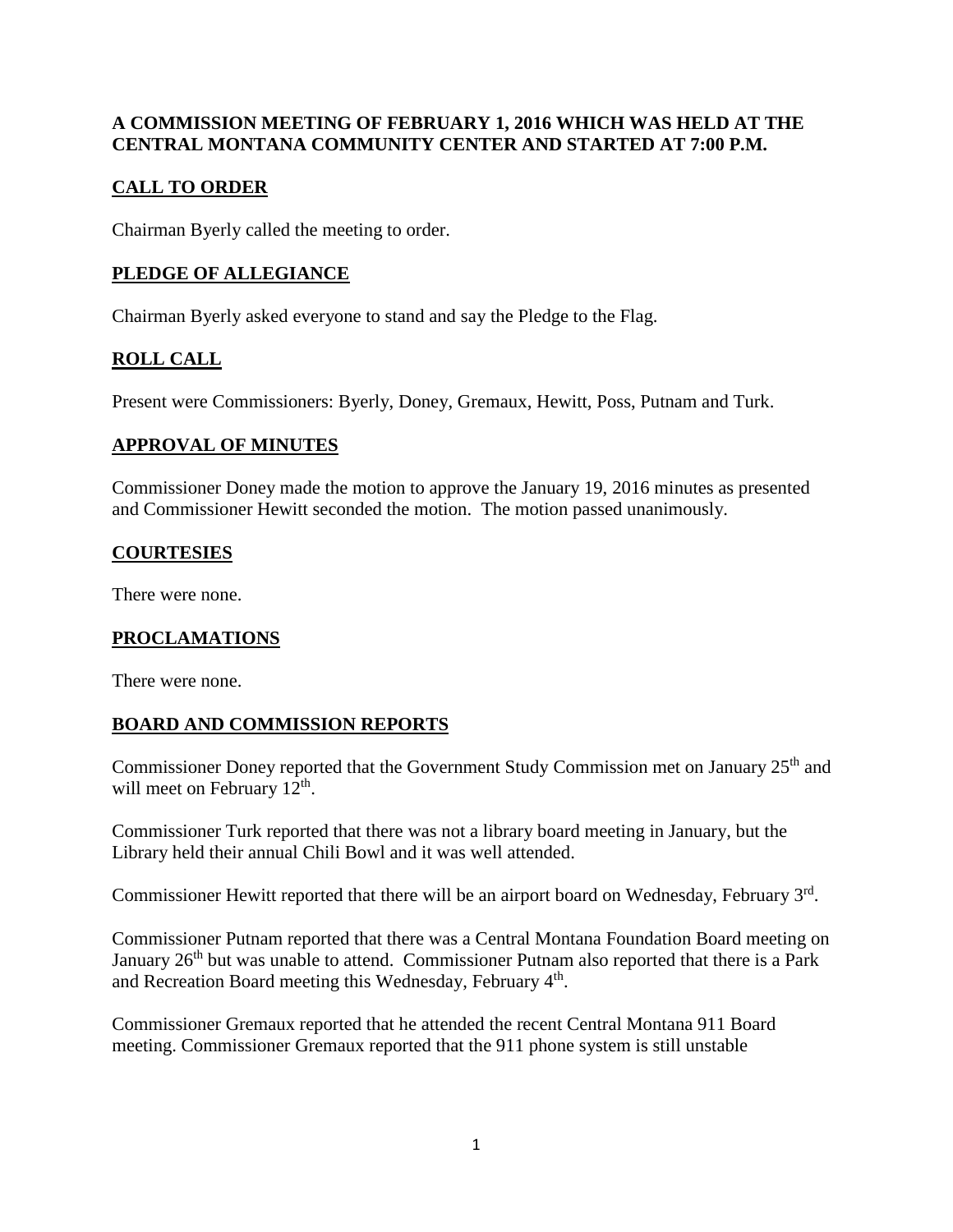# **CITY MANAGER REPORT**

City Manager Kevin Myhre reported on the following issues:

On February 17<sup>th</sup> the Building Department along with Snowy Mountain Development Corporation will be hosting a forum to discuss the requirements of the building codes adopted by the state. We have assembled a panel of representatives from the state departments as well as some from other building departments to discuss code enforcement and building issues. A general meeting or the public will be held in the evening on February  $17<sup>th</sup>$  and then a forum will be held for contractors, engineers, architects and other invited persons on February 18<sup>th</sup> in the morning.

The Lewistown Ice Skating Association will be holding their first hockey tournament on the weekend of February  $6<sup>th</sup>$  and  $7<sup>th</sup>$ . Four teams from out of town and two local teams will be participating.

The Street Department has been working to clear storm drain inlets and remove some ice accumulation from the problem areas in town. The ice is very thick and is sometimes difficult to remove without damaging the street surface.

The City has received preliminary plans for some pedestrian improvements on Main Street intersections from  $1<sup>st</sup>$  Avenue to  $5<sup>th</sup>$  Avenue. A copy of the preliminary design is in the City Manager's office if Commissioners are interested in looking at them.

### **CONSENT AGENDA**

Commissioner Gremaux made the motion to approve the consent agenda and Commissioner Putnam seconded the motion. The motion passed unanimously. The consent agenda was the acknowledgement of the claims that have been paid from January 15, 2016 to January 27, 2016 for a total of \$29,288.14.

### **REGULAR AGENDA – Resolutions, Ordinances & Other Action Items:**

1. Discussion on Lewistown City Commission Rules of Procedure

Mr. Myhre explained that on May 21, 2001 the City Commission put into effect the Lewistown City Commission Rules of Procedure. The procedures tell how the meetings will be held, how the agenda is put together, orders of business with agenda, rules of Commission debate, presentation to the Commission when it's not a public hearing, public hearings addressing the Commission and ordinances and resolutions. Mr. Myhre explained that during the regional training it was recommended that the City Commission review their rules of procedure on a regular basis to make sure they are up to date and so everyone is aware of what they say. Mr. Myhre further explained that there has been some discussion on finding some language to put on the back of the agenda for general audience conduct. Mr. Myhre stated that on page 4 of the rules of procedure Part IV Section 1 states that items to be considered for the agenda shall be delivered by 12 o'clock noon on Friday immediately preceding the next regularly scheduled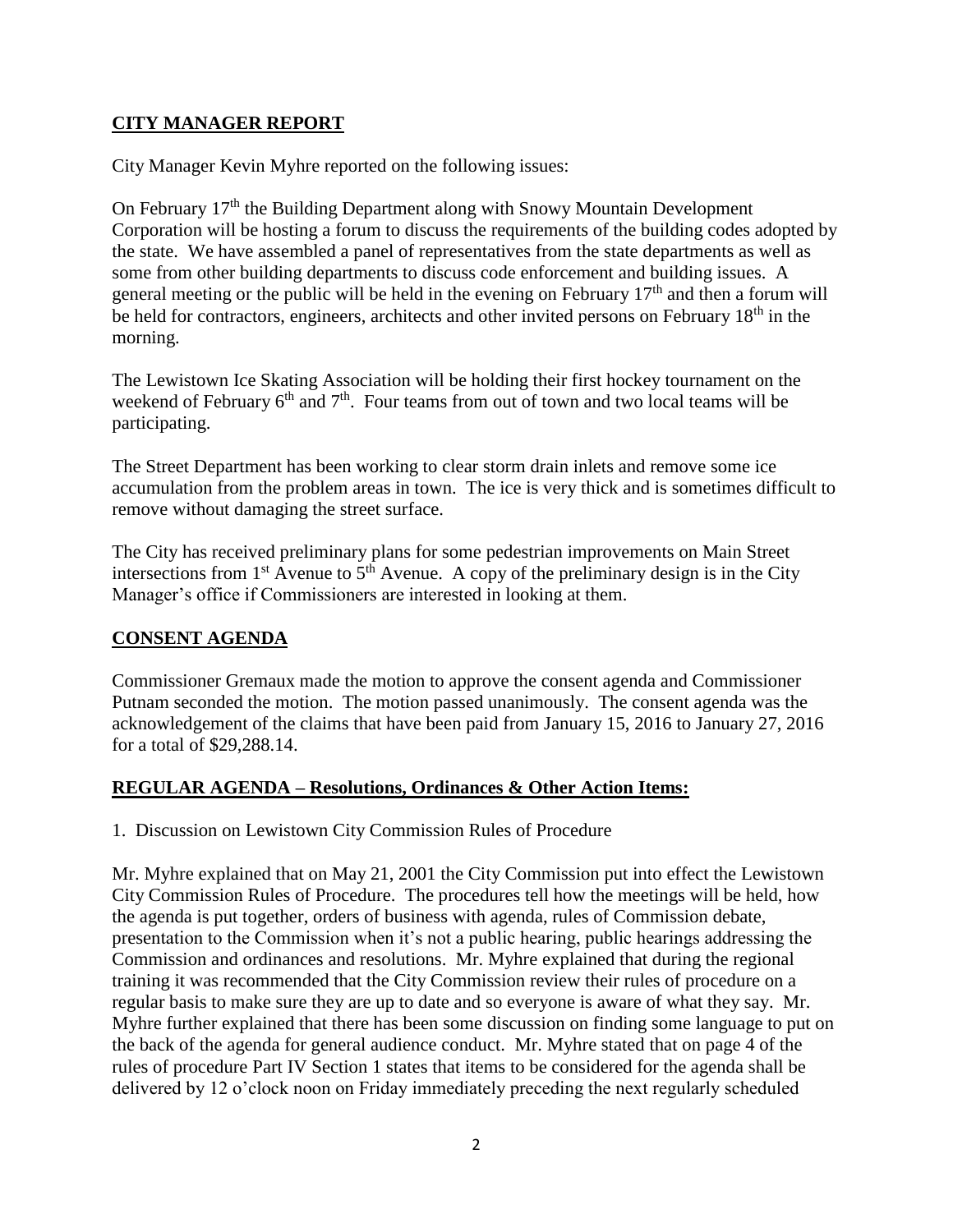Commission meeting. Mr. Myhre stated he would like to change Friday to Wednesday because that is the day he expects the information so he has time to talk with departments and the chairman to set the agenda. Mr. Myhre explained another change he would recommend would be a time limit and it could be added on page 8 Part IX Section 1. Mr. Myhre commented that the other cities he has looked at have some type of a time limit for public comment of anywhere from 3 to 5 minutes. Mr. Myhre commented that it is typically not a problem for the Lewistown City Commission but if there is a full chamber and everyone wanted 10 minutes to speak we could be here a long time. Mr. Myhre recommended doing something different where there is a 10 minute time limit if there are 10 or less citizens in the chambers and a 3 minute time limit if there are 10 or more citizens in the chambers. This would give everyone time to speak and adequate time to address the Commission. Further discussion followed. Commissioner Putnam commented that the third paragraph of page 8 Part IX Section 1 states that prepared statements that are also read, however, shall be deemed unduly repetitious. Commissioner Putnam further commented that if someone takes the time to prepare a written statement that it could be repetitious if it is read at the meeting. Commissioner Putnam does not know if the same impact could be gained from reading it compared to someone that is passionate about the issue reading it. Mr. Myhre suggested changing the word shall to could, then the sentence would read prepared statements that are also read, however, could be deemed unduly repetitious. Mr. Myhre stated that currently there are no time limits in the rules of procedures. Commissioner Putnam stated that it stands well for the presiding officer to determine at the beginning of a public meeting what the time frames would be depending on the attendance and possibility the number of people impacted by the issue that is being discussed by the Commission. Commissioner Hewitt agreed with Commissioner Putnam that it has been done in the past. Commissioner Turk stated that she feels the time limit needs to be in writing. Commissioner Gremaux commented that it would be easier on the chairman if the time limits were in writing. Mr. Myhre commented that the recommendation from the local government center is that there be a time limit in your protocols. Commissioner Byerly stated that he doesn't think the Commission would want to come across as limiting public participation but encouraging it. Commissioner Byerly suggested some language stating that public input is encouraged but the chairman may at their discretion impose a time limit. Further discussion followed. Commissioner Byerly reviewed the following change: page 4 part IV section 1 change the word Friday to Wednesday. Further discussion followed. Commissioner Gremaux commented that a public hearing is a public hearing and the Commission does not take part in it except to listen. Commissioner Gremaux explained that when there is a public hearing the regular meeting should be closed, the public hearing opened and closed and then reopen the regular meeting. Commissioner Turk asked if the Commission should limit how long a public hearing can be opened for. Mr. Myhre stated that you could limit how long someone can speak but would not want to limit the time of the public hearing. Mr. Myhre explained that you would still want the authority to set a time limit on each person's time to comment so one person does not use up all of the time. Commissioner Doney suggested that on the bottom of page 7 part VIII Section 1 last paragraph change the word meeting to hearing. Commissioner Byerly agreed and repeated the change. Commissioner Byerly stated is has been discussed that there be some kind of language that would allow the chair to impose a time limit on comments. Commissioner Doney commented that during the regional training there were two things that refer to public comment and one is that the public is invited to speak after recognition by the presiding officer and also that all remarks are addressed to the Commission as a whole and not individual Commissioners. Commissioner Doney further stated that comments on the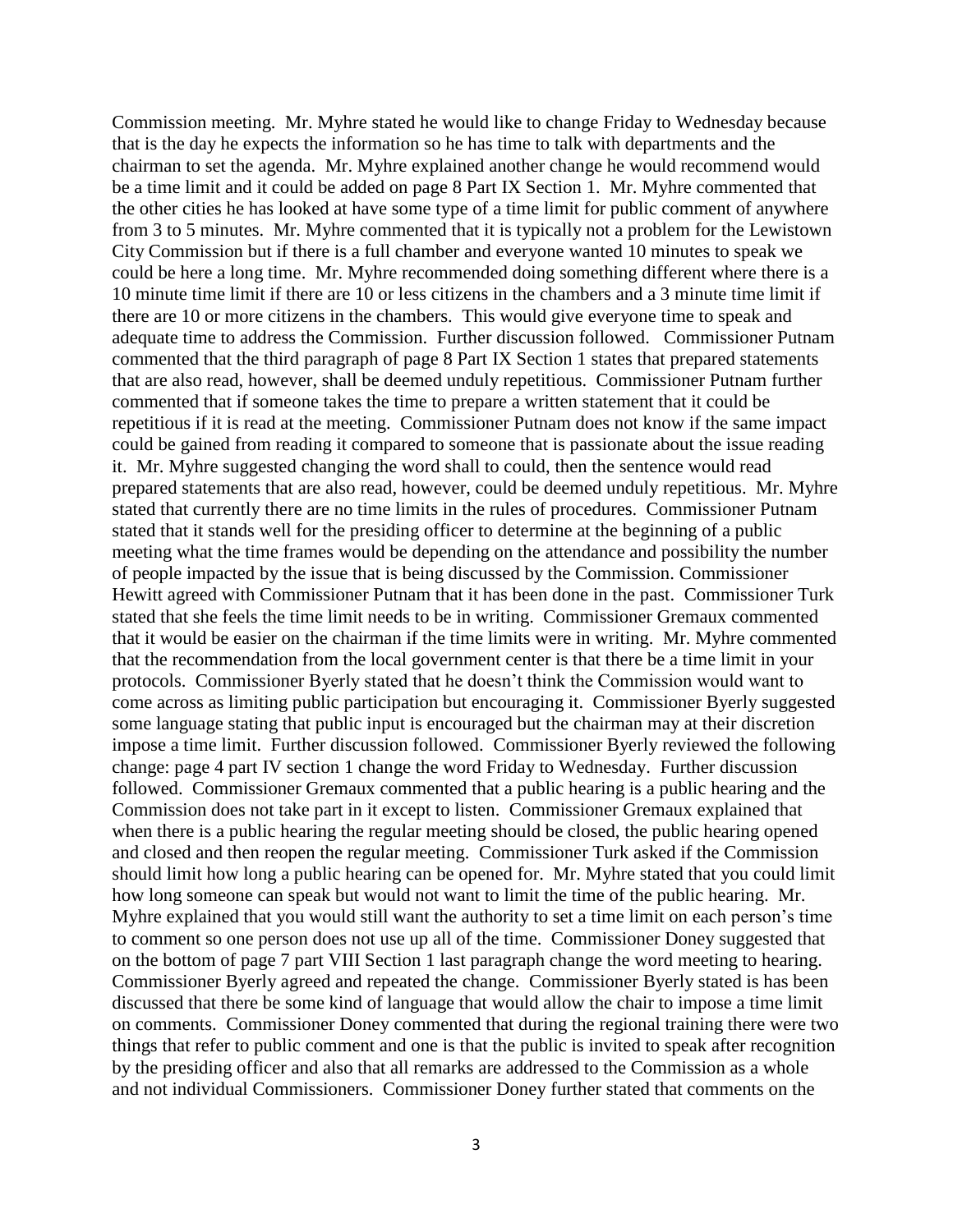items on the agenda should be limited to matter of fact. Commissioner Doney stated that on Page 8 Part IX Section 2 regarding order and decorum, she would like to add the following words that a person making impertinent or slanderous remarks can't be made to another person in the audience as well even though they may share an opposing view. Commissioner Doney also wanted to add the use of profanity would also be grounds to be barred. Commissioner Byerly stated that the comment about profanity is appropriate he thinks it would be covered under impertinent or slanderous remarks. Mr. Myhre commented that the discussion that has been held regarding the citizen must address the presiding officer is not in the document currently. Commissioner Putnam suggested it be added to page 8 part IX Section 1. The following could be added on to the first statement that comments will be addressed to the presiding officer except under the discretion of the presiding officer. Further discussion followed. Commissioner Byerly reviewed the following suggested change: Page 8 Part IX Section 1 first paragraph, adding a line that comments should be addressed to the chair and not to the individual commission members or staff except at the discretion of the presiding officer. Commissioner Byerly explained that if there are no more changes then it would be drafted with the changes and brought back before the Commission for approval at the next meeting. Commissioner Putnam asked if it will be an item on the agenda or an ordinance. City Clerk Nikki Brummond answered that it will be approved by resolution. Commissioner Byerly explained that as part of the training it was suggested that when the audience comes to the meeting they get an agenda and on the back has audience guidelines. Commissioner Doney stated that she likes Part IX Addressing the Commission and Part VIII Public Hearings from the Rules of Procedure. Both of those parts could be put on one page on the back of an agenda. Mr. Myhre recommended taking the information from Part VIII and Part IX, putting it in a brief and direct format for the back of the agenda. Mr. Myhre discussed examples from other cities the information on the back of the agenda is a reflection of what is in their rule procedure. Further discuss was held about some of the items that should be on the audience guidelines. Commissioner Byerly asked if Mr. Myhre and staff have enough information that you could come back with a draft document that could be looked at by the Commission. Mr. Myhre answered yes, there is some good language in the examples from other communities and the language that is already in the rules of procedures. Mr. Frank Westhoff commented that when he attends the meeting there is an agenda available and when the Commission is reviewing resolutions, ordinances or procedures the public has no idea what the Commission is talking about because they cannot follow along. Mr. Westhoff further commented that when you ask for public comment they cannot comment because they have no idea what's in the item. Mr. Westhoff commented that the information should be available for the public for them to make comment if wanted. Commissioner Byerly stated that is a good point, one option would be to go to the City office and get copies of the item that you are interested in. Mr. Myhre commented that on the small documents more copies could be made so that they can be available to the audience however, the larger documents could be rather cumbersome for the audience to follow along. Commissioner Byerly suggested that maybe make available a couple extra copies for the audience.

#### **CITIZENS' REQUESTS**

There were none.